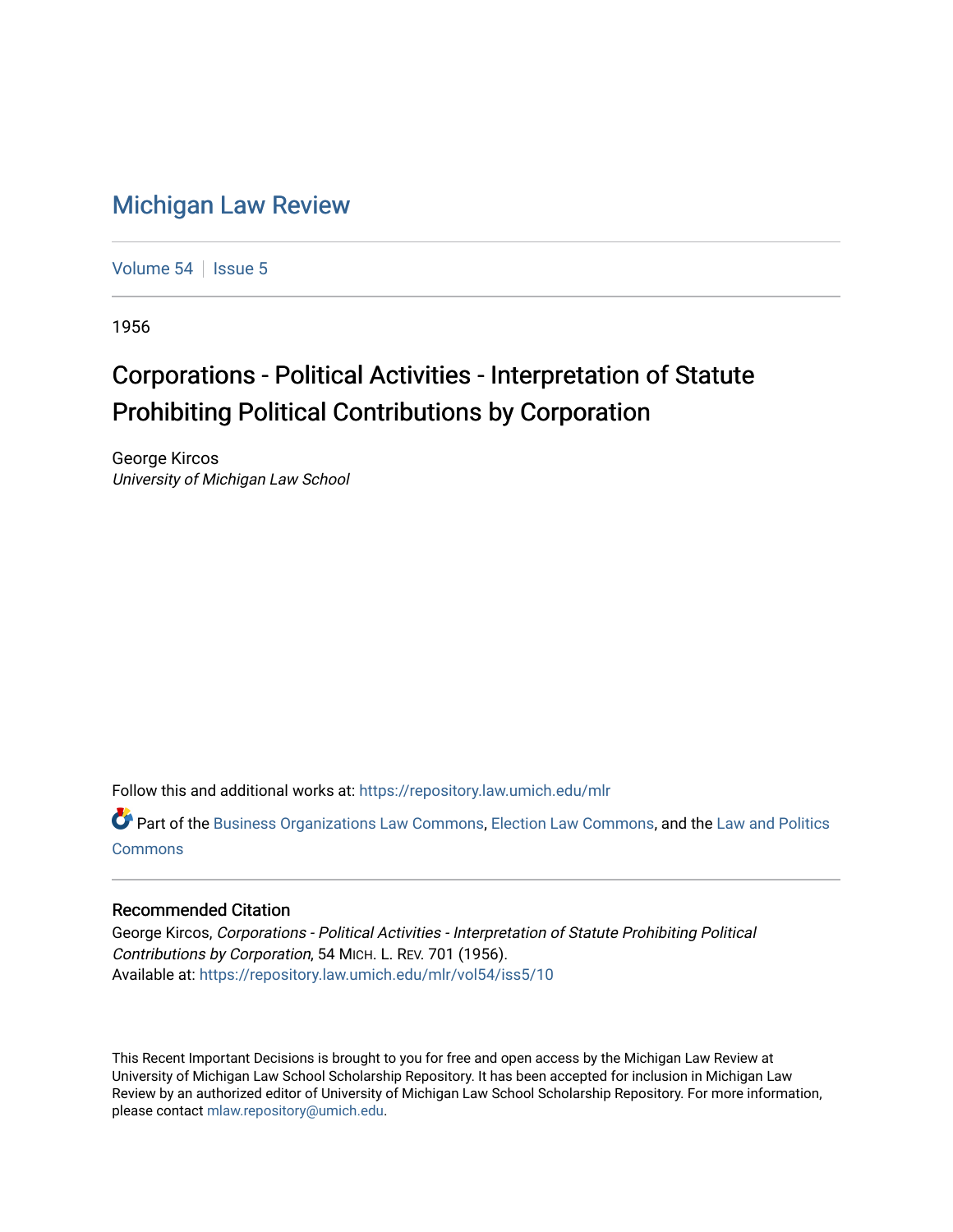CORPORATIONS-POLITICAL ACTIVITIES-INTERPRETATION OF STATUTE PRO-HIBITING POLITICAL CONTRIBUTIONS BY CORPORATIONS-Defendant corporation, organized to promote the recall of Senator Joseph R. McCarthy, was charged with violating section 346.12 of the Wisconsin statutes, which prohibits corporations doing business in Wisconsin from paying or contributing any money, etc., to promote or defeat the candidacy of any person for nomination, appointment, or election to any political office. The trial court entered a forfeiture judgment against the defendant. **On** appeal, *held,* reversed. The statutory phrase "doing business" was intended to limit the scope of the prohibition to corporations organized for profit. Corporations, such as the defendant, organized solely for political purposes are not within the prohibition of the act. *State v. Joe Must Go Club of Wisconsin, Inc.,* 270 Wis. 180, 70 N. W. (2d) 681 (1955).

Statutes prohibiting corporations from contributing to political causes can be found in the majority of the states<sup>1</sup> and the federal code.<sup>2</sup> Most of these statutes were enacted at the tum of the century as part of a general

1 Ala. Code (1940) tit. 17, §286; Ariz. Code Ann. (1939) §43-1508; Conn. Gen. Stat. (1949) §1159; Del. Code Ann. (1953) tit. 18, §532; Fla. Stat. (1953) §104.091; Ga. Code Ann. (1936) tit. 22, §22-724; Ind. Stat. Ann. (Burns, 1949) §29-5712; Iowa Code (1954) §491-69; Kan. Gen. Stat. Ann. (1949) §25-1709; Ky. Rev. Stat. (1953) §123.010; La. Rev. Stat. (1950) tit 18, §1482; Md. Code Ann. (1951) art 33, §174; Mass. Laws Ann. (1953) c. 55, §7; Mich. Comp. Laws (1948) §196.14; Minn. Stat. (1954) §210.20; Miss. Code Ann. (1944) §2112; 8 Mo. Stat Ann. (Vernon, 1952) §129.070; Mont. Rev. Code Ann. (1949) tit 94, §1444; Nev. Comp. Laws (Hillyer, 1930) §2619; N.H. Rev. Laws (1942) c. 42, §17; N.J. Stat Ann. (1940) §§19:34-32, 34-35; 39 N.Y. Consol. Laws (McKinney, 1944) §671; N.C. Gen. Stat. (1952) §163-196 (14); N.D. Rev. Code (1943) tit. 16, §2008; Ohio Rev. Code (Baldwin, 1953) §3599.03; Okla. Stat. (1951) tit. 26, §439; Ore. Rev. Stat. (1953) c. 260, §260.280; Pa. Stat. Ann. (Purdon, 1938) tit 25, §3225 (b); S.D. Code (1939) tit 16, §16-2003; Tenn. Code Ann. (1934) §11340; Tex. Pen. Code (Vernon, 1952) art. 213; Utah Code Ann. (1953) tit. 20, §20-14-21; W.Va. Code (1955) §188; Wis. Stat. (1953) c. 346, §346.12; Wyo. Comp. Stat. Ann. (1946) §31-2410.

218 u.s.c. (1952) §610.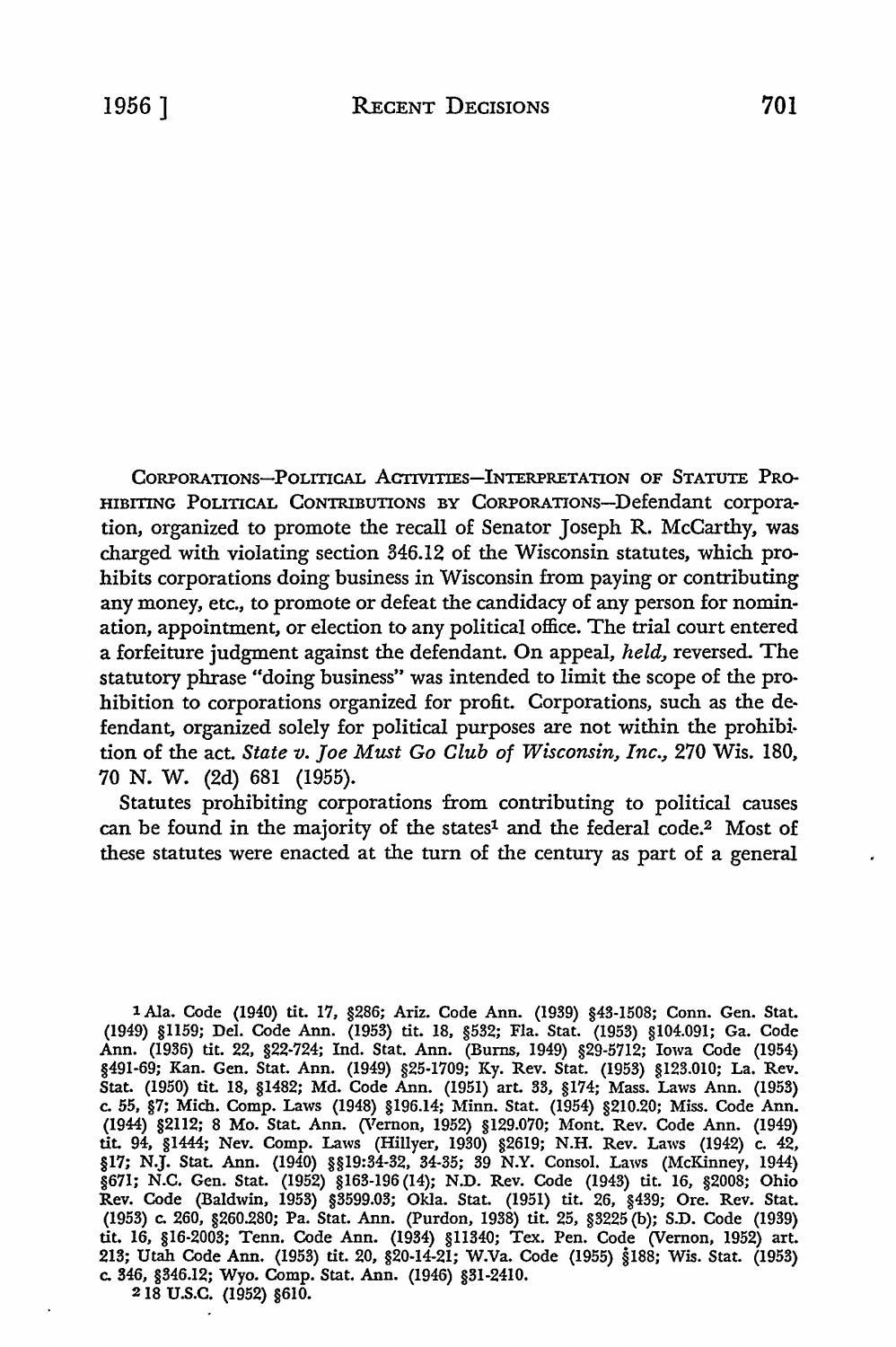legislative reaction against corporations caused by the fear that large business enterprises would usurp political power.3 The courts have not had too much difficulty finding these statutes constitutional,4 but their possible scope has caused more than a little trouble.<sup>5</sup> The problem in the principal case is the interpretation of that part of the statute which prohibits corporations doing business in the state from contributing to political causes. The Wisconsin court reads the qualifying language "doing business" to include only profit-making corporations. An earlier decision in Minnesota,<sup>6</sup> interpreting a similar statute, said that "doing business" meant the exercise of the functions for which the corporation was created, thus including political corporations within the statutory prohibition.7 An interesting element in the principal case was the effect of section 12.09 (5) of the Wisconsin statutes. This subsection, which has no counterpart in Minnesota, requires the publication of all receipts and disbursements made by a corporation organized for political purposes, thus implying consent to such activity.8 Since the subsection was passed after section 346.12, the Wisconsin court said that section 12.09 (5) was a recognition by the legislature that corporations organized solely for political purposes can engage in political activities as long as they report these activities.9 It has been argued that these problems of interpretation could be solved as easily as was the problem of the Gordian knot, for the basic question is whether statutes such as sec-

<sup>3</sup>Statutes of this type are usually considered part of the Corrupt Practices Act of the particular jurisdiction. See Bottomley, "Corrupt Practices in Political Campaigns," 30 Bost. Univ. L. Rev. 331 (1950). •

4 See 69 A.L.R. 377 (1930).

5 See 125 A.L.R. 1029 (1940).

<sup>6</sup>La Belle v. Hennepin County Bar Assn., 206 Minn. 290, 288 N.W. 788 (1939).

<sup>7</sup>Id. at 294. According to the cases collected in 13 WORDS AND PHRASES 126 at 141, 159 (1940), the Minnesota interpretation is the accepted view. Both the Minnesota and Wisconsin courts rationalized their positions on the basis of legislative intent. The Minnesota court said that, as amended, the prohibition applied to all corporations since the statute had formerly prohibited only corporations organized for profit. The Wisconsin court claimed that since an amendment was needed to include co-operative associations within the prohibition, any other kind of non-profit organization should be excluded unless specifically covered.

8 Several other state statutes appear to grant political corporations immunity from the prohibition. E.g.: the New York and Michigan statutes expressly exclude political corporations from their prohibition; South Dakota prohibits corporations organized for profit only; Connecticut restricts the prohibition to "private" corporations; Kansas, Massachusetts, Montana, Nevada, New Jersey, and Oregon expressly state what types of corporations are included, and do not include political corporations; North Dakota prohibits corporations from contributing to corporations maintained for political purposes, thus implying that the latter may exist; Delaware restricts the prohibition to insurance corporations; Iowa has the prohibition in a section entitled "Corporations for Pecuniary Profit."

<sup>9</sup>See Smith v. Higinbothom, 187 Md. 115, 48 A. (2d) 754 (1946). Whether non-profit corporations other than those organized for political purposes may be excluded from the prohibition of the statute is doubtful. Certainly, as far as the principal case is concerned, any statement to that effect is dictum. Strong arguments why other non-profit corporations should not be excluded may be found in La Belle v. Hennepin County Bar Assn., note 6 supra, at 295.